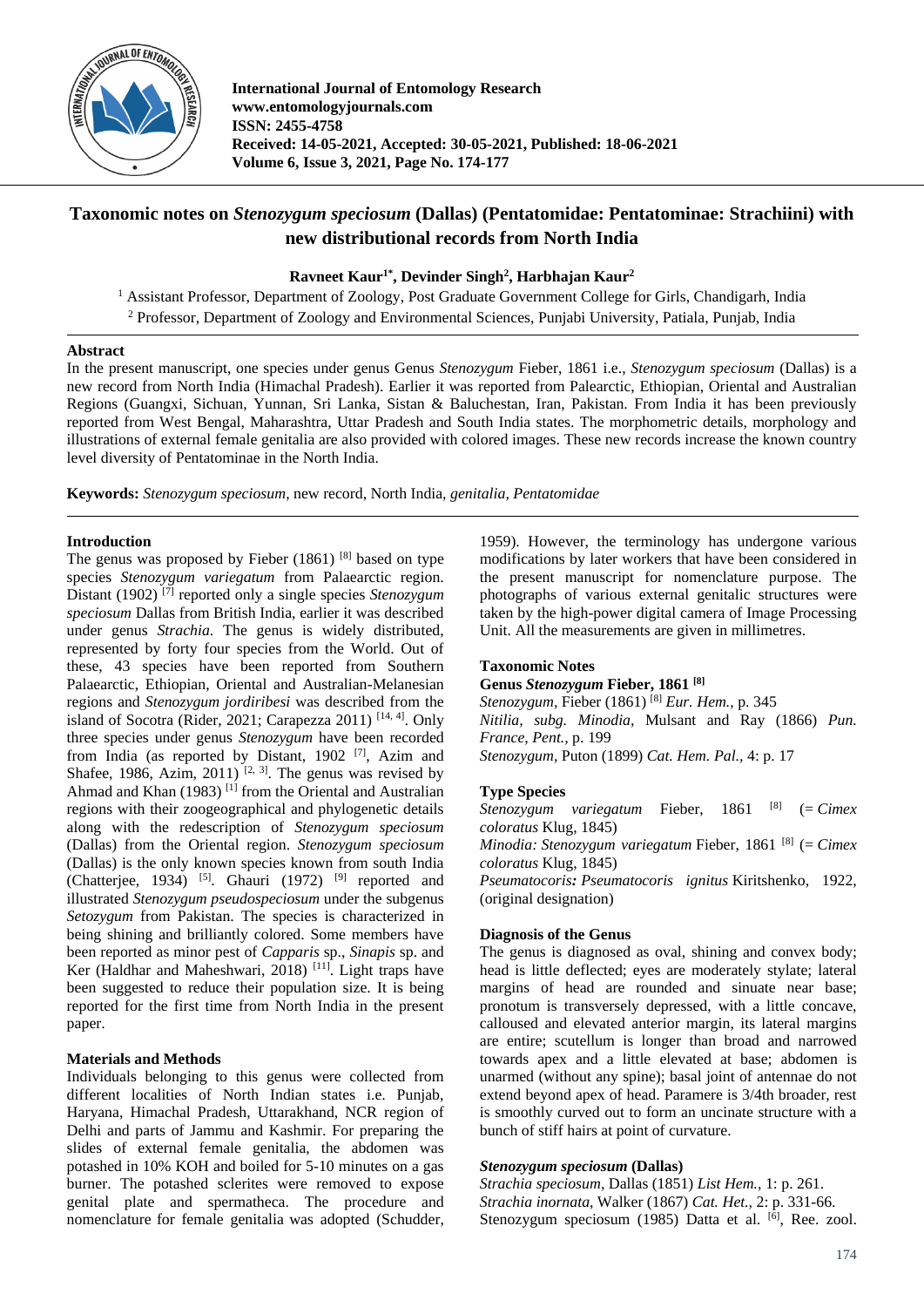Surv. lndia, Dec. Paper No., 80: 9.

*Stenozygum speciosum*: Distant (1902) [7] *Faun. Brit. Ind. Rh.,* 1**:** p. 193.

Stenozygum speciosum (Dallas): Distant (1904) Fauna Brit. India, 1: 198.

#### **Morphometric Measurements (***in mm***)**

Head length: 1.20; width across eyes: 2.0; interocular space: 1.20; interocellar space: 0.70; preocular distance: 0.55; length of posterior head including eyes: 0.65; antennal segments lengths: I: 0.35, II: 0.40, III: 0.80, IV: 0.80, V: 0.90; pronotal length: 1.50; width across humeral angles: 4.0; scutellar length: 2.88; scutellar width: 2.40; length of abdomen: 3.20; maximum width of abdomen: 4.0; length of rostral segments: I: 0.65, II: 0.70, III: 0.50, IV: 0.50; Distance - base scutellum-apex clavus: 2.125; apex clavusapex scutellum: 1.0; apex scutellum-apex abdomen including membrane: 1.87.

### **Total body length:** 8mm approx. (Fig. 1A).

**Dorsal Coloration:** Body is brownish, head with large central pale yellowish spot, two impunctate, small central orangish-yellow spots on paraclypei and two spots on anterior margin; eyes are black with brown border; ocelli red; antennae are black and hairy; pronotum is blackish, scarcely punctured on its posterior margin, while the anterior margin is black; anterolateral margin (except anterior most potion), a large median fascia, spot behind each humeral angle is pale yellowish; anterior pronotal region is with two indistinct transverse black callosities; scutellum is black and scarcely punctate; scutellar angles are marked with small reddish spots; central scutellar region with longitudinal fascia (extending from pronotum) and subapical triangular patch is pale yellowish with reddish tinge; apex of scutellum is impunctate; clavus and corium are black in color; a discal spot and transverse subapical fascia yellowish red; anterolateral margin and posterior margin of costa is pale yellowish and punctate; hemelytral membrane is black; connexiva is slightly exposed dorsally with alternate anterior black and pale yellowish posterior connexival angles.

#### **Ventral Coloration**

Labium is pale yellow marked with dark brown infusion and black apex; head is black except the extremeties (pale yellow); sternum and abdomen are impunctate and pale yellow; lateral area of sternum is dark chocolate brown, with double series of spots; metathoracic scent gland osteolar peritreme is pale yellowish; abdomen is entirely impunctate, its lateral margin is bordered with brownishblack spots with yellowish red suffusions and dark brown spots inner to it; penultimate abdominal segment is with two large horizontal dark brown spots; connexiva is black with orangish-yellow spots at connexival angles; legs are pale yellow with black streaks, apices of femora, base of tibia, tarsi are black; spiracles black; genital capsule is pale yellow, with black patches on outer margin of  $1<sup>st</sup>$ gonocoxae.

#### **External Morphology**

Head (Fig. 1B): Head is distinctly broader than long and strongly declivent; paraclypeal lobes are equal to clypeal lobes, the anterolateral area is reflexed and slightly sinuous above eyes, and narrowed towards apex, clypeus is depressed in the medial region;  $1<sup>st</sup>$  antennal segment is slightly robust, not reaching the apex of head; antennal segmental formula is – I<II<III=IV<V; labium crosses mesocoxae, labial lengths formula is– III=IV<I<II. Pronotum (Fig. 1C) is distinctly wider than long, moderately deflected in the anterior region; anterior and posterior margin is somewhat calloused; anterolateral margin is straight; humeral angles are subprominent; scutellum is longer than broad and slightly elevated at base; frenal region is greater than post frenal region, beyond frena it is narrowed at apex; metathoracic scent gland osteolar peritreme (Fig. 1D) is very small and reaches to about one tenth way to metapleural margin; evaporatiorium is broad and covers about one third area of sternite with well-marked anterior and posterior margins, anterior margin is narrowly extended beyond the posterior one. Abdomen is uniformly convex; connexiva is not exposed at repose; ventroanterior margin of VII<sup>th</sup> abdominal sternite is broadly concave and inverted U-shaped, ventroposterior margin is sinuous, somewhat bifurcated, with subrounded posterior angles (Fig. 1E); genital capsule is pilosed and punctate; hemelytral membrane passes slightly beyond the apex of abdominal segment.

### **Female External Genitalia**

1 st gonocoxae of genital plate is large, plate-like, distinctly sinuate on inner and posterior margins and placed wide apart;  $2<sup>nd</sup>$  gonocoaxe is fused in the middle region, anteriorly sinuate and convex posteriorly;  $9<sup>th</sup>$  paratergites are broad, lobular and do not reach the posterior fused margins of 8<sup>th</sup> paratergites (Fig. 1F); spermatheca (Fig. 1G) is with distinct proximal and distal flanges; its pump region is tubular with proximal sclerotization and membranous at the distal region; bulb of spermatheca is elongated and finger like, without any additional processes; distal spermathecal duct distinctly shorter, equivalent to about one third of proximal duct; medial dilation is proximally dilated.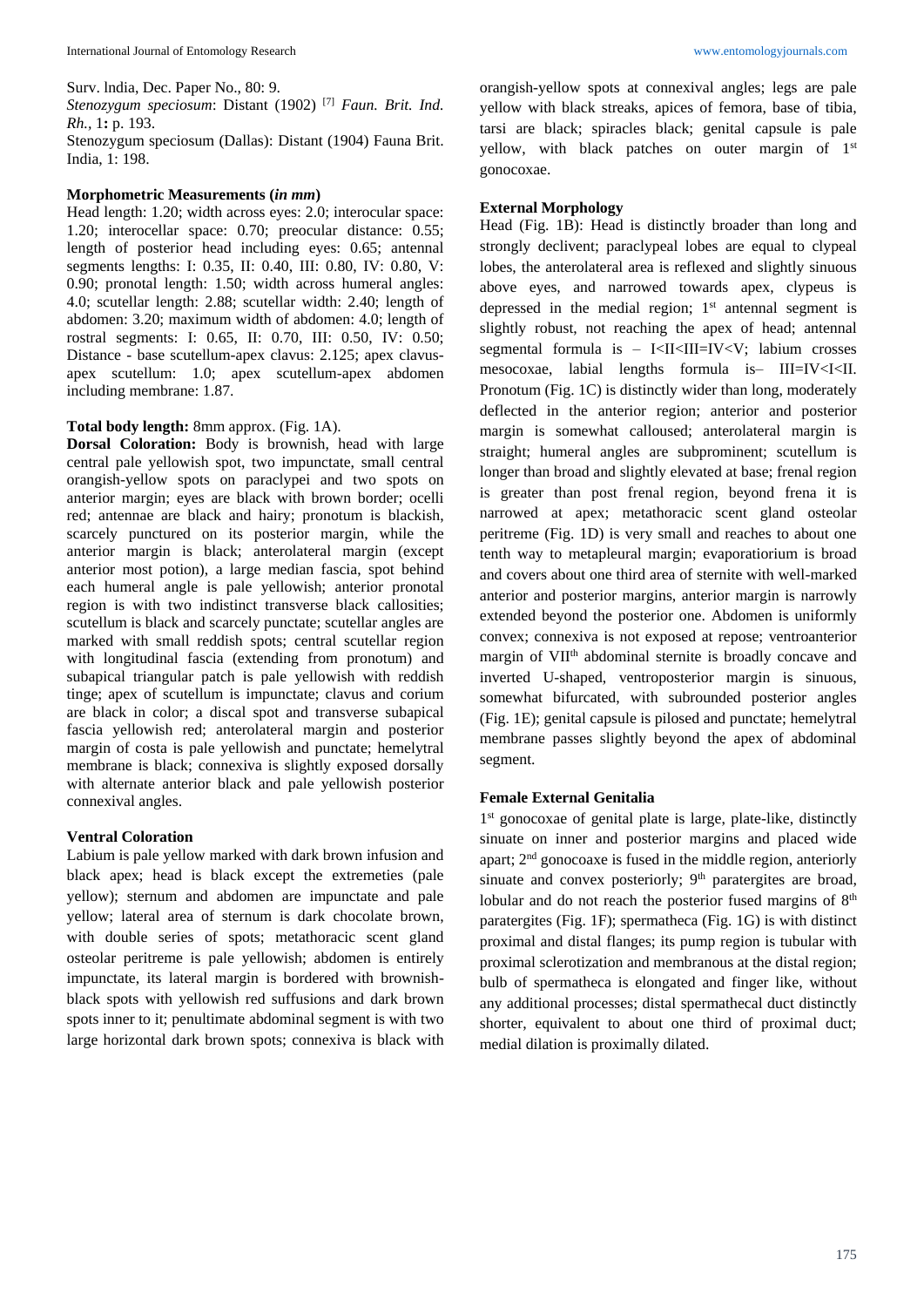



### **Previous Distribution**

Palearctic, Ethiopian, Oriental and Australian Regions (Guangxi, Sichuan, Yunnan, Sri Lanka, Sistan & Baluchestan, Iran, Pakistan (Rider *et al*., 2002, Rider 2006; Seidenstücker 1957; Hoberlandt 1959; Kiritshenko 1966)<sup>[16,</sup> 15, 12, 13] **.** From India it has been previously reported from West Bengal, Maharashtra, Uttar Pradesh and South India states. (Datta *et al.*, 1985; Ghosh, 2008)<sup>[6, 10]</sup>.

**New distribution:** New record from North India (Shimla: Himachal Pradesh).

**Material Examined:** Himachal Pradesh: Shimla, 13. viii.  $2010 - 2$ .

#### **Acknowledgements**

The author is thankful to UGC for providing financial aid in the form of scholarship.

#### **Abbreviations**

8<sup>th</sup> pt. - Eight paratergites; 9<sup>th</sup> pt. - Ninth paratergites; Sp. b. - Spermathecal bulb; Dis. f. - Distal flange; Prx. f. - Proximal flange; Dis. sp. d. - Distal spermathecal duct; Prx. sp. d. - Proximal spermathecal duct; Md. - Median dilation; Sp. p. - Spermathecal pump.

### **References**

- 1. Ahmad I, Khan NA. A revision of the genus *Stenozygum* (Pentatomidae: Strachiini) from the Oriental and Australian regions, with reference to zoogeography and phylogeny. Aust. J. Zool,198
- 2.  $3:31(4):581-605$ .
- 3. Azim MN, Shafee SA. The life cycle of *Bagrada picta* (Fabricius) (Hemiptera: Pentatomidae). *Articulata,*1986:2(8):261-265.
- 4. Azim MN. Taxonomic survey of stink bugs (Heteroptera: Pentatomidae) of India. Halteres*,*2011:3:1-10.
- 5. Carapezza A. Stenozygum (s. str.) jordiribesi sp. nov., a new species of Strachiini from the island of Socotra (Hemiptera: Heteroptera: Pentatomidae: Pentatominae). — Heteropt. Rev. Entomol,2011:11:201-207.
- 6. Chatterjee NC. Entomological investigations on the spike disease of sandal (24). Pentatomidae (Hemipt.). Indian Forest Records,1934:20:1-31.
- 7. Datta B, Ghosh LK, Dhar M. Study on Indian Pentatomoidea (Heteroptera: Insecta). Records of the Zoological Survey of India,1985:80;1-43.
- 8. Distant WL, The Fauna of British India including Ceylon and Burma - Rhynchota—Volume 1 (Heteroptera). Taylor and Francis, London, (Indian